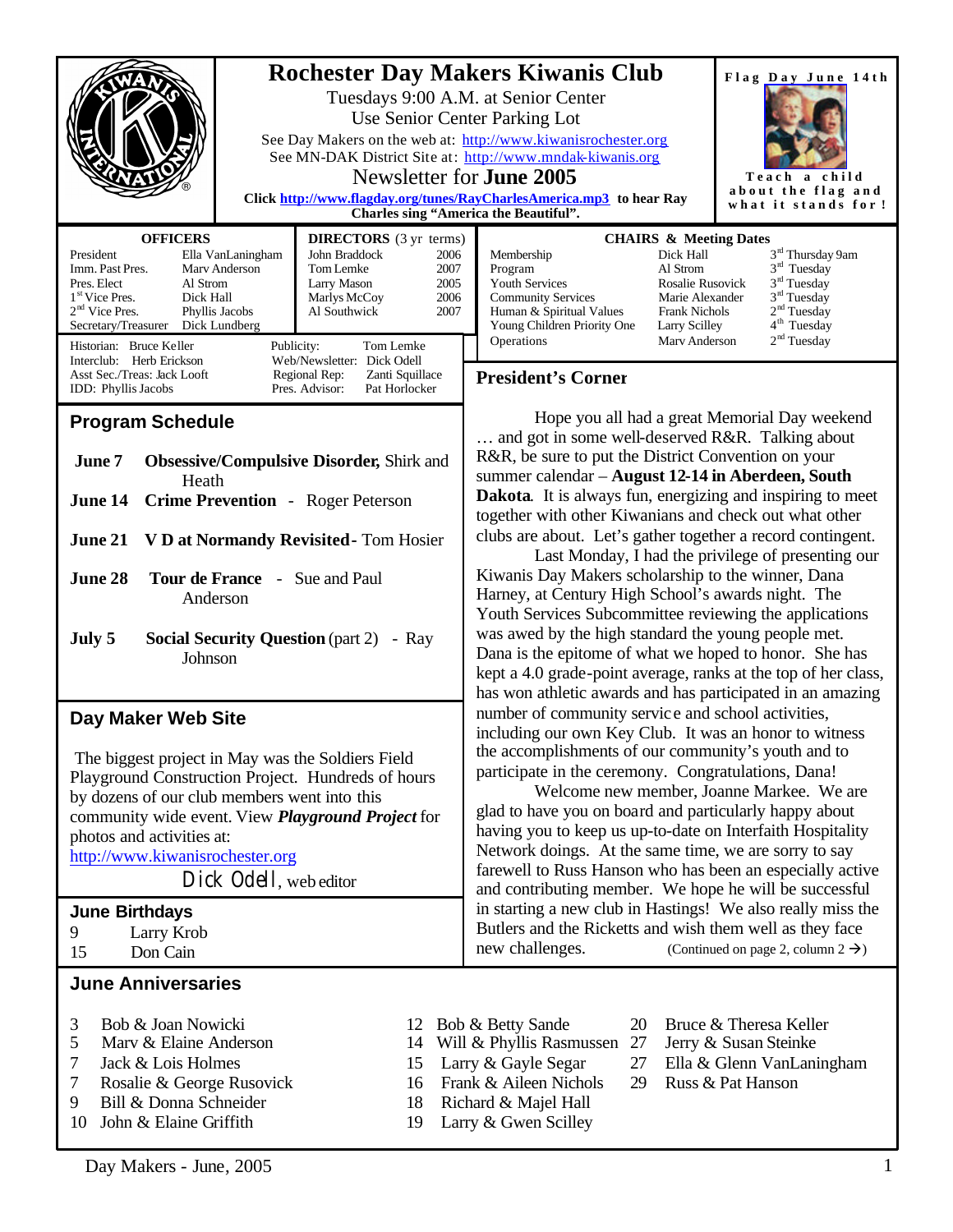# **Secretary/Treasurers Report – April '05**

| Bank Balance 4/30/05:          | \$15,459.75 |
|--------------------------------|-------------|
| <b>Administrative Account:</b> | \$11,971.34 |
| Service Account:               | \$1,774.95  |
| Hockey/YCPO:                   | \$1,552.04  |
| Bike Repair:                   | \$161.42    |

**Day Makers on leave:** Judy Lien **April Service Hour Statistics:** 778 hours by 56 members, 72% Participation.

## **May 10, 2005 Board Meeting Highlights:**

The board allocated the \$2,000.00 budgeted for the International Convention 75% to the delegates and 25% to the alternates.

Participation in the designated scholarship program of the Minnesota-Dakotas Educational Foundation was discussed. It would involve a \$15,000 donation from our club to the foundation over a five year period. Then a scholarship would be awarded, from the foundation, each year to a student at a high school of our choice. No action was taken. The idea of granting scholarships, to help pay off student loans, when a student graduates from college was proposed. This was referred to the Youth Services Committee for further discussion.

Requests for donations from the following were reviewed:

- ABC golf tournament
- Leadership Greater Rochester balance beam for Pipsqueak indoor playground at the United Way building
- All but downtown club have committed.
- No action was taken

A candle fund raiser was discussed. No action was taken.

The board discussed a complaint that too many clip boards are being passed at meetings which distracts from the program. The board approved a policy that clip boards passed at meetings should be limited to Day Makers projects. No thank you notes or newsletters should be included.

The board discussed a complaint that questions from members during our programs prevent the presenter from using the limited time allocated as planned. The board approved a policy that unless a speaker specifically requests questions during his or her presentation, that we will ask our members to hold (next column  $\rightarrow$ )

their questions to the time reserved at the end of the presentation.

# **COMMITTEE REPORTS**

**Membership** - The board accepted the membership application from Joanne Markee. Membership is currently 79. We will need three new members by September 30th to allow us to be a distinguished club.

**Program** - The annual picnic is being planned.

**Operations** - Working on calendar fund raiser.

**Community Service** - Red Cross mailings are going well. Our participation allows the mailings to be done in one day now.

**YCPO** - Each Rochester Kiwanis Club gave \$150 to CCR&R. The publicity for Family Fun Night lists Kiwanis as a co-sponsor. The funds go to the Crisis Nursery.

**Youth Services** - The scholarship applications were reviewed, and a winner was selected. Dana Harney will be awarded our scholarship at the May 23rd award night at Century High School. She was Number one in her class and a member of the Century Key Club.

The bicycle repair program is going strong.

The Terrific Kids leadership, in our club, is changing. Richard Lundberg, Secretary/Treasurer

## **President's Corners:** (Cont from page 1)

The Soldiers Field Playground "build" is now history and we can be proud of our role in helping to make it happen - \$5000 from our Hockey Festival proceeds, purchase of the balance beam, and a **lot** of sweat equity. It is quite an entrancing sight as you drive by.

Starting this next Tuesday, we will try a new idea – posting the upcoming service events at the door and listing the prime contact and the committee that is overseeing the project. Be sure to pencil in any not already listed. Also, this is where we will post sign-up sheets that are full (thanks to Bill Schneider for this suggestion). Thanks again to **everyone** for all you contribute on behalf of so many community organizations and in the day-to-day work of the club. You make us what we are!!

Ella